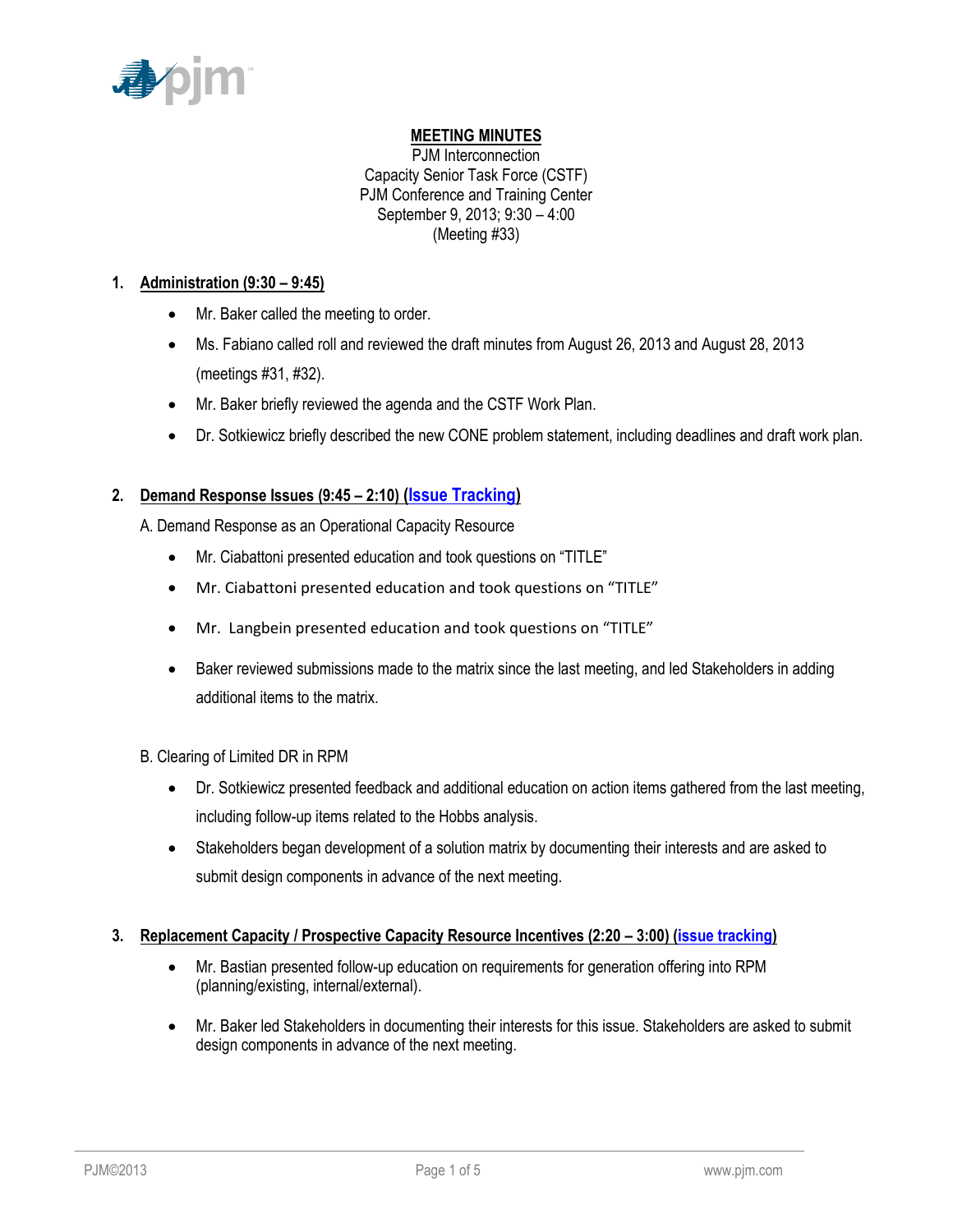

## **4. Wrap-up and Future Agenda Items (2:50 – 3:00)**

## **FUTURE MEETING DATES (CLICK ON LINK TO REGISTER)**

| September 18, 2013 | $9:30 - 4:30$ | In-person & WebEx |
|--------------------|---------------|-------------------|
| September 24, 2013 | $9:30 - 4:30$ | In-person & WebEx |
| October 2, 2013    | $9:30 - 4:30$ | In-person & WebEx |
| October 4, 2013    | $9:30 - 4:30$ | In-person & WebEx |
| October 16, 2013   | $9:30 - 4:30$ | In-person & WebEx |
| October 30, 2013   | $9:30 - 4:30$ | In-person & WebEx |
| November 4, 2013   | $9:30 - 4:30$ | In-person & WebEx |
| November 18, 2013  | $9:30 - 4:30$ | In-person & WebEx |
| December 3, 2013   | $9:30 - 4:30$ | In-person & WebEx |
| December 10, 2013  | $1:00 - 4:30$ | In-person & WebEx |
|                    |               |                   |

| Author: | Janell Fabiano |
|---------|----------------|
| DM #:   | 765987         |

#### **Anti-trust:**

You may not discuss any topics that violate, or that might appear to violate, the antitrust laws including but not limited to agreements between or among competitors regarding prices, bid and offer practices, availability of service, product design, terms of sale, division of markets, allocation of customers or any other activity that might unreasonably restrain competition. If any of these items are discussed the chair will re-direct the conversation. If the conversation still persists, parties will be asked to leave the meeting or the meeting will be adjourned.

#### **Code of Conduct:**

As a mandatory condition of attendance at today's meeting, attendees agree to adhere to the PJM Code of Conduct as detailed in PJM Manual M-34 section 4.5, including, but not limited to, participants' responsibilities and rules regarding the dissemination of meeting discussion and materials.

#### **Public Meetings/Media Participation:**

Unless otherwise noted, PJM stakeholder meetings are open to the public and to members of the media. Members of the media are asked to announce their attendance at all PJM stakeholder meetings at the beginning of the meeting or at the point they join a meeting already in progress. Members of the Media are reminded that speakers at PJM meetings cannot be quoted without explicit permission from the speaker. PJM Members are reminded that "detailed transcriptional meeting notes" and white board notes from "brainstorming sessions" shall not be disseminated. PJM Members are also not allowed to create audio, video or online recordings of PJM meetings.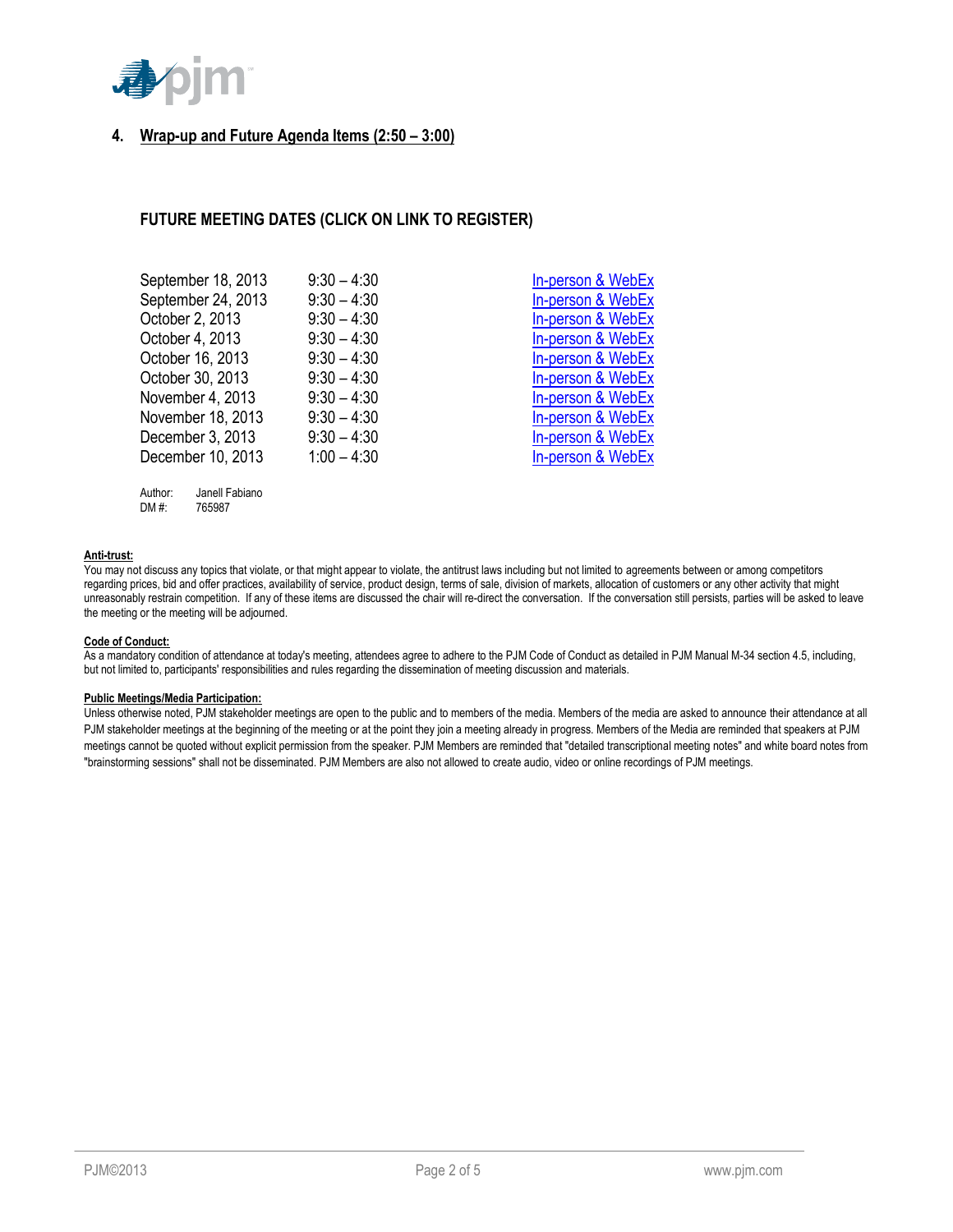

# **In-Person Attendees**

| <b>Last Name</b> | <b>First Name</b> | <b>Company Name</b>                   | <b>Sector</b>               |
|------------------|-------------------|---------------------------------------|-----------------------------|
| Alston           | <b>Rick</b>       | Old Dominion Electric Cooperative     | <b>Electric Distributor</b> |
| <b>Baker</b>     | Scott             | PJM Interconnection. LLC              | Not Applicable              |
| <b>Barker</b>    | Jason             | Exelon Business Services Company, LLC | <b>Transmission Owner</b>   |
| <b>Bastian</b>   | <b>Jeff</b>       | PJM Interconnection, LLC              | Not Applicable              |
| Bhavaraju        | Murty             | PJM Interconnection, LLC              | Not Applicable              |
| <b>Brodbeck</b>  | John              | Potomac Electric Power Company        | <b>Electric Distributor</b> |
| <b>Brown</b>     | <b>Rich</b>       | EDP Renewables North America, LLC     | <b>Generation Owner</b>     |
| Campbell         | <b>Bruce</b>      | EnergyConnect, Inc.                   | Other Supplier              |
| Ciabattoni       | Joseph            | PJM Interconnection. LLC              | Not Applicable              |
| Covino           | Susan             | PJM Interconnection, LLC              | Not Applicable              |
| Dugan            | William           | Monitoring Analytics, LLC             | Not Applicable              |
| Fabiano          | Janell            | PJM Interconnection. LLC              | Not Applicable              |
| Ford             | Adrien            | PJM Interconnection. LLC              | Not Applicable              |
| Guerry           | Katie             | EnerNOC. Inc.                         | <b>Other Supplier</b>       |
| Horstmann        | John              | Dayton Power & Light Company (The)    | <b>Transmission Owner</b>   |
| Hyzinski         | Thomas            | PPL EnergyPlus, L.L.C.                | <b>Transmission Owner</b>   |
| Jennings         | Kenneth           | Duke Energy Business Services LLC     | <b>Generation Owner</b>     |
| Langbein         | Pete              | PJM Interconnection, LLC              | Not Applicable              |
| Lieberman        | Steven            | Old Dominion Electric Cooperative     | <b>Electric Distributor</b> |
| Loose            | Trevor            | Other                                 | Not Applicable              |
| Mabry            | David             | McNees Wallace & Nurick LLC           | Not Applicable              |
| McNamara         | Sean              | PJM Interconnection, LLC              | Not Applicable              |
| Miller           | Don               | FirstEnergy Solutions Corporation     | <b>Transmission Owner</b>   |
| O'Connell        | Robert            | JPMorgan Ventures Energy Corporation  | <b>Other Supplier</b>       |
| Pratzon          | David             | <b>GT Power Group</b>                 | Not Applicable              |
| Riding           | M.Q.              | Essential Power OPP, LLC              | <b>Transmission Owner</b>   |
| Scheidecker      | Paul              | PJM Interconnection. LLC              | Not Applicable              |
| Sotkiewicz       | Paul              | PJM Interconnection, LLC              | Not Applicable              |
| Stuchell         | Jeff              | FirstEnergy Solutions Corporation     | <b>Transmission Owner</b>   |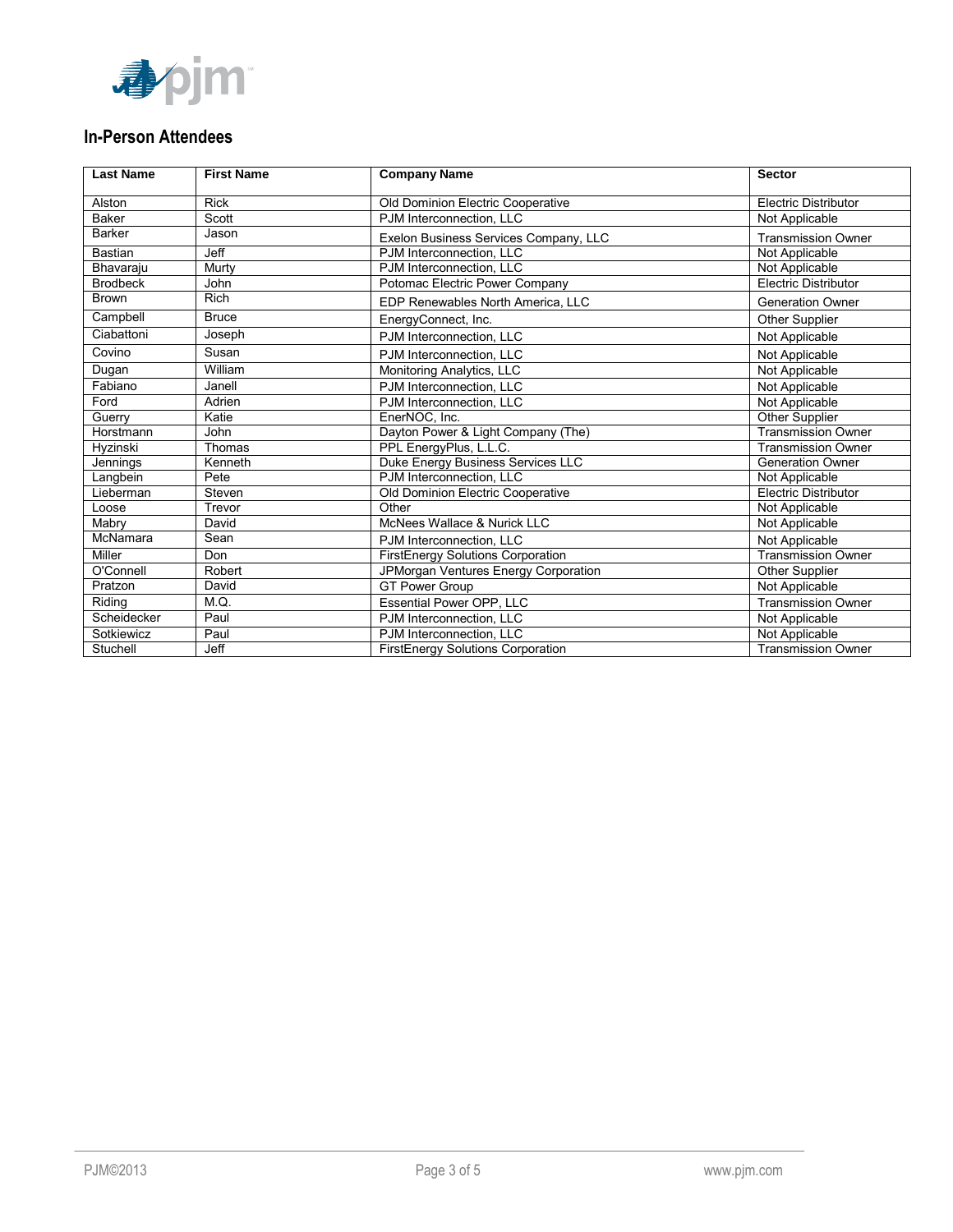

# **Teleconference Attendees**

| <b>Last Name</b>        | <b>First Name</b> | <b>Company Name</b>                                                                   | <b>Sector</b>                                 |
|-------------------------|-------------------|---------------------------------------------------------------------------------------|-----------------------------------------------|
|                         |                   |                                                                                       |                                               |
| Ainspan                 | Malcolm           | Energy Curtailment Specialists, Inc.                                                  | Other Supplier                                |
| Anders                  | David<br>S        | PJM Interconnection, LLC                                                              | Not Applicable                                |
| Bamberger               |                   | <b>First Energy Corporation</b>                                                       |                                               |
| Baran                   | Eric              | Allegheny Electric Cooperative, Inc.                                                  | <b>Electric Distributor</b>                   |
| <b>Batta</b>            | Michael           | Virginia Electric & Power Company                                                     | <b>Transmission Owner</b>                     |
| <b>Benchek</b><br>Bloom | Jim               | <b>FirstEnergy Solutions Corporation</b><br><b>Baltimore Gas and Electric Company</b> | <b>Transmission Owner</b>                     |
| Borgatti                | David<br>Michael  |                                                                                       | <b>Transmission Owner</b>                     |
| Breidenbaugh            | Aaron             | Gable and Associates                                                                  | Not Applicable                                |
|                         |                   | EnerNOC, Inc.                                                                         | Other Supplier                                |
| Canter                  | David             | <b>AEP</b>                                                                            | <b>Transmission Owner</b>                     |
| Carmean                 | Greg              | <b>OPSI</b>                                                                           | Not Applicable                                |
| Citrolo                 | John              | <b>PSEG Energy Resources and Trade LLC</b>                                            | <b>Transmission Owner</b>                     |
| De Geeter               | Ralph             | Public Service Commission of Maryland                                                 | Not Applicable                                |
| Demuynck<br>DeNavas     | Rene<br>Joe       | New Jersey Board of Public Utilities                                                  | Not Applicable<br><b>Electric Distributor</b> |
| Dugan                   | Bill              | Potomac Electric Power Company<br><b>Monitoring Analytics</b>                         | Not Applicable                                |
| Dugan                   | Chuck             | East Kentucky Power Cooperative, Inc.                                                 | <b>Transmission Owner</b>                     |
| Eber                    | James             | Commonwealth Edison Company                                                           | <b>Transmission Owner</b>                     |
| Esterly                 | Terri             | PJM Interconnection, LLC                                                              | Not Applicable                                |
| Farber                  | John              | DE Public Service Commission                                                          | Not Applicable                                |
| Filomena                | Guy               | Customized Energy Solutions, Ltd.*                                                    | Not Applicable                                |
| Flaherty                | Dale              | Duquesne Light Company                                                                | <b>Transmission Owner</b>                     |
| Fort                    | Jim               | The Energy Authority                                                                  | Other Supplier                                |
| Francis                 | Frank             | Brookfield Energy Marketing, Inc.                                                     | <b>Other Supplier</b>                         |
| Freeman                 | Al                | Michigan Public Service Commission                                                    | Not Applicable                                |
| Gilani                  | Rehan             | ConEdison Energy, Inc.                                                                | Other Supplier                                |
| Glazer                  | Craig             | PJM Interconnection, LLC                                                              | Not Applicable                                |
| Godson                  | Gloria            | Potomac Electric Power Company                                                        | Electric Distributor                          |
| Gowrishankar            | Vignesh           | Other                                                                                 | Not Applicable                                |
| Greening                | Michele           | PPL EnergyPlus, L.L.C.                                                                | <b>Transmission Owner</b>                     |
| <b>Griffiths</b>        | Daniel            | Comverge                                                                              | Not Applicable                                |
| Hall II                 | Walter            | Maryland Public Service Commission                                                    | Not Applicable                                |
| Hastings                | David             | DHAST Co.                                                                             | Not Applicable                                |
| Heizer                  | Fred              | Ohio PUC                                                                              | Not Applicable                                |
| Higgins                 | Craig             | North Carolina Electric Membership Corporation                                        | Electric Distributor                          |
| Hoatson                 | Tom               | Riverside Generating, LLC                                                             | Other Supplier                                |
| Horning                 | Lynn              | PJM Interconnection, LLC                                                              | Not Applicable                                |
| Hyzinski                | Thomas            | PPL EnergyPlus, L.L.C.<br>PEPCO Holdings, Inc.                                        | <b>Transmission Owner</b>                     |
| Knapp<br>Kogut          | Chester<br>George | New York Power Authority                                                              | Not Applicable<br><b>Other Supplier</b>       |
| Kopon                   | Owen              | Brickfield, Burchett, Ritts, and Stone, PC                                            | Not Applicable                                |
| Kerecman                | Joseph            | Calpine Energy Services, L.P.                                                         | Generation Owner                              |
| Langbein                | Pete              | PJM Interconnection, LLC                                                              | Not Applcable                                 |
| Leimann (ES)            | John              | Dominion Virginia Power                                                               | Not Applicable                                |
| Levine                  | Jeffery           | GDF SUEZ Energy Resources North America, Inc.                                         | Other Supplier                                |
| Mahoney                 | Julie             | New York State Electric & Gas                                                         | <b>Other Supplier</b>                         |
| Mancuso                 | Maria             | Baltimore Gas and Electric Company                                                    | <b>Transmission Owner</b>                     |
| Mariam<br>Marton        | Yohannes<br>David | Office of the Peoples Counsel for the District of Columbia                            | End User Customer<br>Transmission Owner       |
| Marzewski               | Skyler            | FirstEnergy Solutions Corp.<br>Monitoring Analytics, LLC                              | Not Applicable                                |
| Maucher                 | Andrea            | Delaware Public Service Commission                                                    | Not Applicable                                |
| Maye                    | Shelly-Ann        | North America Power Partners LLC                                                      | Other Supplier                                |
| McAlister               | Lisa              | American Municipal Power, Inc.                                                        | Electric Distributor                          |
| McDonald                | Steve             | Customized Energy Solutions, Ltd.*                                                    | Not Applicable                                |
| Miller                  | John              | Commonwealth Edison Company                                                           | <b>Transmission Owner</b>                     |
|                         |                   |                                                                                       |                                               |